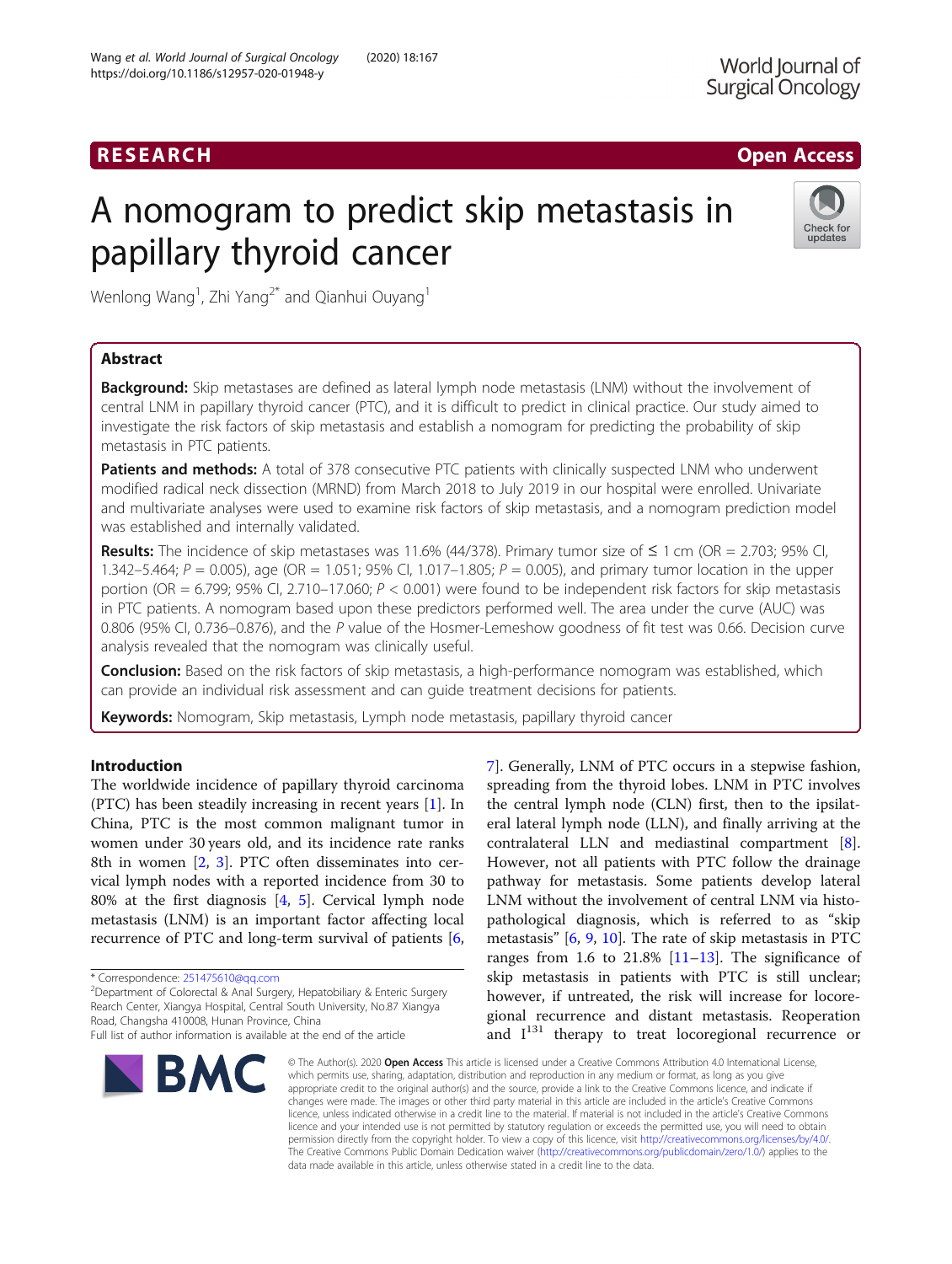distant metastasis may affect patient's quality of life. Thus, it is necessary for surgeons to identify the risk factors of skip metastasis before surgery and subsequent surgical intervention is important in preventing locoregional recurrence. In clinical work, the diagnosis of lateral neck LNM relies first on ultrasound, and fine needle aspiration cytology (FNAC), thyroglobulin, or BRAF-V600E detection are only recommended for suspicious LLN. However, ultrasound has a high specificity and low sensitivity in the diagnosis of cervical LNM [[14](#page-8-0), [15\]](#page-8-0). For patients with no enlarged lymph nodes in the central compartment before surgery, ultrasound doctors often relax their vigilance in the assessment of lateral lymph nodes and can easily omit to skip metastasis. Previous studies [\[13,](#page-8-0) [16](#page-8-0)–[18](#page-8-0)] have reported that tumor located in the upper portion and with tumors diameter of no larger than 1 cm were closely linked to skip metastasis, and suggested that patients with the above risk factors should be carefully evaluated for lymph node status. Unfortunately, these studies did not give the probability of skip metastasis in these patients, or what kind of patients needed to undergo prophylactic LLN dissection.

To address this, our study first established an individual nomogram model for predicting skip metastasis. The nomogram is a practical and simple tool for identifying high-risk patients and quantifying individual risk, which has been frequently reported in cancer research [[19](#page-8-0)–[22](#page-8-0)]. The aim of this study was to develop a nomogram to predict skip metastasis in PTC patients to provide an individual risk assessment and guide treatment decisions for patients.

# Patients and methods

### **Patients**

This study retrospectively reviewed the clinical records of 401 patients who underwent modified radical neck dissection (MRND) from March 2018 to July 2019 in our hospital. Inclusion criteria were as follows: (I) PTC patients with complete medical records, (II) PTC patients with clinically suspected LNM preoperative who underwent MRND, and postoperative histopathology confirmed PTC with lateral LNM. The exclusion criteria for this study were as follows: (I) family history of thyroid cancer, (II) history of neck surgery, (III) patients who underwent iodine 131 before surgery, and (IV) tumor located in the isthmus. After strict inclusion and exclusion criteria, a total of 378 patients met the requirements. All patients knew and agreed to the treatment plan. Our study was approved by the Ethics Committee of Xiangya Hospital of Central South University.

# Surgical techniques

Ultrasound (US) and enhanced computed tomography (CT) were routinely performed in this study to assess

the cervical lymph nodes and thyroid nodules before surgery. Fine needle aspiration biopsy (FNAB) was not systematically performed in our hospital. If the intraoperative frozen pathological examination was confirmed as PTC, prophylactic CLN dissection was conducted after total thyroidectomy. The CLN dissection ranged from superiorly by the hyoid bone, inferiorly to the sternal notch, and lateral to the carotid sheath, posteriorly to prevertebral fascia, including pretracheal, prelaryngeal (Delphian), perithyroidal, and paratracheal nodes. Lateral compartment includes levels II–IV. If lateral LNM was proven by FNAB or evident on preoperative US and enhanced CT, MRND was performed. While sparing the sternocleidomastoid muscle, internal jugular arteriovenous, spinal accessory nerve and other important structures, the lateral compartment was delimited inferiorly to the subclavian vein, superiorly to the sublingual nerve, and lateral to the anterior edge of the trapezius muscle. All specimens were sent to the Department of Pathology; the histopathological evaluation of these specimens was conducted by pathologists with at least 8 years of experience and who had diagnosed more than 400 PTC cases.

#### Clinicopathological properties

Clinicopathological variables such as gender, age, primary tumor size, total tumor size, primary tumor location, tumor extension, multifocality, bilaterality, extrathyroidal extension (ETE), capsule invasion, Hashimoto's thyroiditis (HT), number of central dissected lymph node, and number of lateral dissected lymph nodes involved. Primary tumor location was divided into three parts (upper, middle, and lower) based on the thyroid lobe involved. Primary tumor size was defined as the largest tumor in the specimen. Total tumor size means the sum of all tumor diameters in the specimen. Tumor extension was classified into four stages (T1, T2, T3, and T4) following the TNM Classification System for Differentiated Thyroid Carcinoma established by the American Joint Committee on Cancer (AJCC). Multifocality means two or more tumors lesion in the thyroid. Bilaterality is defined as the presence of carcinoma in both thyroid lobes. ETE was regarded as the tumor penetrating through the capsule and invading skeletal muscle tissue or perithyroidal soft tissue. In contrast, capsule invasion was defined as the tumor invading into the thyroid capsule, but not penetrating it. The HT patient was diagnosed by pathological examination.

# Statistical analyses

Statistical analysis was performed using the SPSS (19.0 version) and R software (version 3.4.2). All tests were two-sided, and  $P < 0.05$  was considered statistically significant. Categorical variables were expressed as percentage (%) and frequency. Fisher's exact test or chi-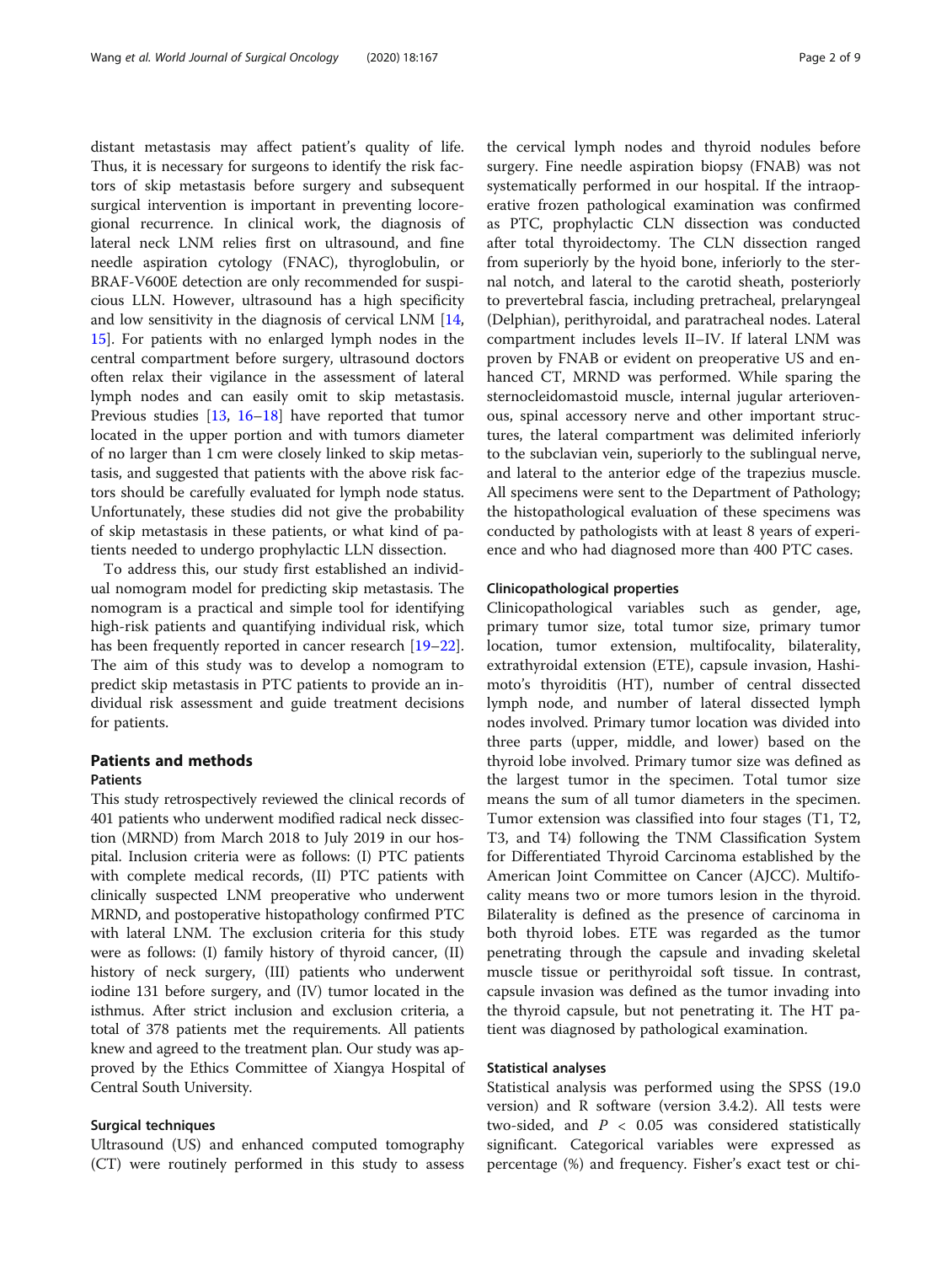square test was used for categorical variables. Continuous variables were expressed as the mean ± SD and were compared using the  $t$  test or Mann-Whitney  $U$  test. Multivariate analysis was performed to screen for significant predictors of skip metastasis. The significant predictors were combined based on multivariate analysis, which was used to develop a nomogram. The nomogram model was calibrated using a calibration plot, and the Hosmer-Lemeshow goodness of fit test ( $P > 0.05$ ), Cindex values, and ROC curves were used to test its discrimination. The area under the curve (AUC) was calculated. The calibration plot with bootstrapping was used to illustrate the association between the predicted probability and actual probability. The clinical usefulness of the nomogram was evaluated using the decisions curve analysis.

### Results

#### Patients' characteristics

A total of 378 patients were enrolled in this study. There were 264 female and 114 male patients, and the ratio of female to male was 2.32:1. The age of the patients ranged from 10 to 72 years, with a mean age of 39.96 years. Additionally, 88.89% of patients were younger than 55 years old. Among all patients, 95 (25.13%) patients exhibited capsule invasion, and 69 (18.25%) patients presented ETE. Bilaterality was detected in 119 (30.95%) patients and HT was detected in 87 (23.16%) patients. Multifocal tumors ( $n = 84$ , 22.22%) were less common than solitary tumors ( $n = 294, 77.78\%$ ). Primary tumor location was divided into upper  $(n = 92)$ , middle  $(n = 180)$ , and lower portion  $(n = 106)$ . According to the AJCC differentiated Thyroid Carcinoma guidelines, T1, T2, T3, and T4 were found in 219, 48, 83, and 28 patients, respectively. Primary tumor size of less than 1 cm was detected in 142 patients. The mean number of total central neck lymph nodes and lateral neck lymph nodes was  $7.51 \pm 5.08$  and  $18.25 \pm 12.59$ , respectively (Table 1).

Among all patients, 44(11.6%) presented skip metastasis as lateral LNM without central LNM. The distributions of skip metastasis are shown in Table [2](#page-3-0). Singlelevel metastasis ( $n = 20$ ) was the most common pattern for lateral LNM, followed by double-level metastasis (n  $= 16$ ), triple-level metastasis ( $n = 7$ ), and four-level metastasis ( $n = 1$ ). Further analysis showed that levels III and IV were the most involved sites, whether in singlelevel metastasis or double-level metastasis (Table [2\)](#page-3-0).

# Clinicopathologic risk factors for skip metastasis

Univariate analysis demonstrated that age, primary tumor location, and primary tumor size  $\leq 1$  cm were associated with skip metastasis (all  $P < 0.05$ ). Patients with skip metastasis were significantly older than patients

| <b>Table 1</b> Demographics and clinical characteristics of PTC |  |  |  |
|-----------------------------------------------------------------|--|--|--|
| patients ( $n = 378$ )                                          |  |  |  |

| Variable                                | Results           |
|-----------------------------------------|-------------------|
| Sex                                     |                   |
| Male                                    | 114 (30.16%)      |
| Female                                  | 264 (69.84%)      |
| Age                                     |                   |
| $\geq$ 55 years                         | 42 (11.11%)       |
| $<$ 55 years                            | 336 (88.89%)      |
| Age (mean $\pm$ SD, years)              | $39.96 \pm 11.73$ |
| Multifocality                           |                   |
| Yes                                     | 84 (22.22%)       |
| No                                      | 294 (77.78%)      |
| Bilaterality                            |                   |
| Yes                                     | 117 (30.95%)      |
| No                                      | 261 (69.05%)      |
| Primary tumor location                  |                   |
| Upper                                   | 92 (24.34%)       |
| Middle                                  | 180 (47.62%)      |
| Lower                                   | 106 (28.04%)      |
| НT                                      |                   |
| Yes                                     | 87 (23.16%)       |
| No                                      | 291 (76.98%)      |
| ETE                                     |                   |
| Yes                                     | 69(18.25%)        |
| No                                      | 309(81.75%)       |
| Capsule invasion                        |                   |
| Yes                                     | 95 (25.13%)       |
| No                                      | 283(74.87%)       |
| Tumor extension                         |                   |
| Τ1                                      | 219 (57.94%)      |
| T <sub>2</sub>                          | 48 (12.70%)       |
| T3                                      | 83 (21.96%)       |
| <b>T4</b>                               | 28 (7.41%)        |
| Primary tumor size $\leq 1$ cm          |                   |
| Yes                                     | 142 (37.57%)      |
| No                                      | 236 (62.43%)      |
| Total tumor size (mean $\pm$ SD, cm)    | $1.56 \pm 0.96$   |
| Skip metastasis                         |                   |
| Yes                                     | 44(11.6%)         |
| No                                      | 334(88.4%)        |
| Number of central dissected lymph nodes | $7.51 \pm 5.08$   |
| Number of lateral dissected lymph nodes | $18.25 \pm 12.59$ |

HT Hashimoto's thyroiditis, ETE extrathyroidal extension, SD standard deviation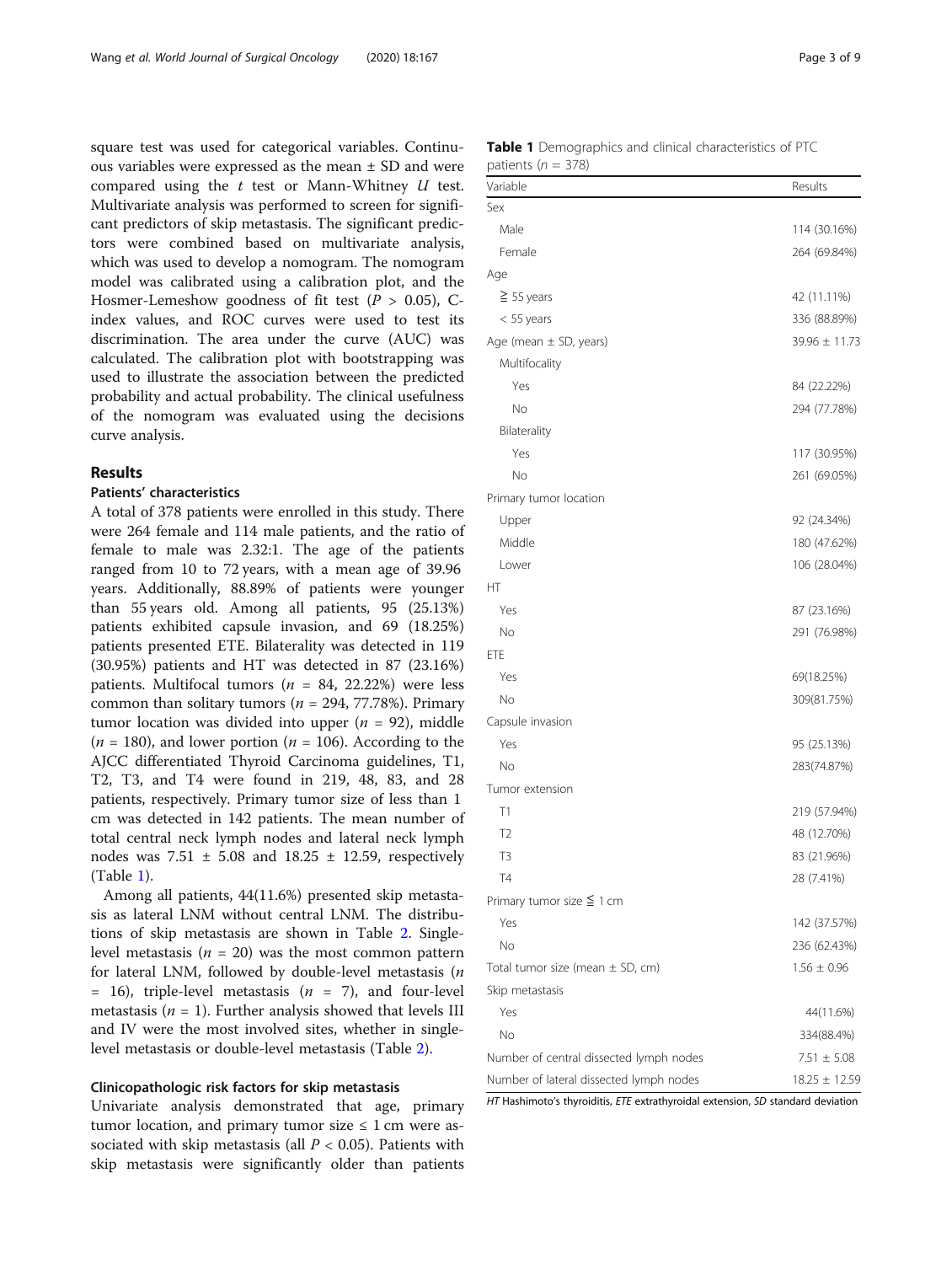without (44.48  $\pm$  12.556 vs. 39.37  $\pm$  11.509,  $P = 0.006$ ). When the primary tumor was located in the superior, middle, or inferior portion of the thyroid, the incidence of skip metastasis was 7.41%, 2.38%, and 1.85%, respectively. In addition, a primary tumor size not larger than 1 cm was more frequent in skip metastasis (54.55% vs. 35.33%,  $P = 0.013$ ; Table 3).

To identify the independent risk factors of skip metastasis in PTC patients, variables with statistical differences were incorporated in a multivariate analysis. We found

0.01 to 0.8.

# Model performance and clinical utility of the nomogram

To test its consistency and discrimination, the nomogram model was calibrated by Hosmer-Lemeshow goodness of fit test and calibration plot. The internal calibration plot showed a mostly perfect agreement between the predicted and actual results of the nomogram model, as shown in Fig. [2](#page-5-0). The Hosmer-Lemeshow goodness of fit test also showed an excellent concordance between the predicted and actual outcomes ( $\chi^2$  = 5.89, df = 8,  $P = 0.66$ ). ROC curves and C-index values were used to test the discrimination of the nomogram

Table 3 Univariate analysis of risk factors for skip metastasis in PTC patients

| Variable                                  | Skip metastasis      | $x^2/t$              | $P$ value |         |
|-------------------------------------------|----------------------|----------------------|-----------|---------|
|                                           | Present ( $n = 44$ ) | Absent ( $n = 334$ ) |           |         |
| Sex (male/female)                         | 9/35                 | 105/229              | 2.23      | 0.136   |
| Age( $\geq$ 55 years/< 55 years)          | 8/36                 | 34/300               | 2.52      | O.112   |
| Age                                       | $44.48 \pm 12.56$    | $39.37 \pm 11.51$    | 2.74      | 0.006   |
| Multifocality (yes/no)                    | 7/37                 | 77/257               | 1.15      | 0.284   |
| Bilaterality (yes/no)                     | 16/28                | 101/233              | 0.68      | 0.409   |
| Primary tumor location upper/middle/lower | 28/9/7               | 64/171/99            | 41.93     | < 0.001 |
| HT (yes/no)                               | 9/35                 | 78/256               | 0.18      | 0.668   |
| ETE (yes/no)                              | 8/36                 | 61/273               | 0.001     | 0.989   |
| Capsule invasion (yes/no)                 | 11/33                | 84/258               | 0.001     | 0.983   |
| Tumor extension (T1/T2/T3/T4)             | 23/7/12/2            | 196/41/71/26         | 1.87      | 0.6     |
| Primary tumor size $\leq$ 1 cm (yes/no)   | 24/20                | 118/216              | 6.12      | 0.013   |
| Total tumor size/cm                       | $1.31 \pm 0.87$      | $1.59 \pm 0.97$      | 1.79      | 0.075   |
| Number of central dissected lymph nodes   | $6.47 \pm 4.59$      | $7.65 \pm 5.14$      | 1.46      | 0.144   |
| Number of lateral dissected lymph nodes   | $16.89 \pm 10.12$    | 18.44.47 ± 12.98     | 0.77      | 0.439   |

HT Hashimoto's thyroiditis, ETE extrathyroidal extension

<span id="page-3-0"></span>

| Neck level                           | No             |
|--------------------------------------|----------------|
| Single level ( $n = 20$ )            |                |
| $\mid \mid$                          | $\overline{2}$ |
| $\left\vert \right\vert \right\vert$ | 10             |
| $\mathsf{IV}$                        | 8              |
| Double level ( $n = 16$ )            |                |
| $   +    $                           | 4              |
| $   +   $                            | 1              |
| $III + IV$                           | 9              |
| $III + V$                            | 1              |
| $IV + V$                             | 1              |
| Triple level $(n = 7)$               |                |
| $   +     +   V$                     | 4              |
| $III + IV + V$                       | 3              |
| Four level $(n = 1)$                 |                |
| $   +     +   V + V$                 | 1              |
| Total                                | 45             |

that primary tumor size  $\leq 1$  cm (OR = 2.703, 95% CI, 1342–5.464;  $P = 0.005$ ), primary tumor location in the upper portion (OR = 6.799, 95% CI, 2.710–17.060;  $P \leq$ 0.001), and age (OR = 1.051, 95% CI, 1.017-1.805;  $P =$ 0.005) were found to be independent factors for skip metastasis in PTC patients (Table [4\)](#page-4-0).

### Construction of an individualized prediction model

Based on the results of the multivariate analysis, we established a nomogram model for predicting skip metastasis (Fig. [1](#page-4-0)) that can predict the probability of skip metastasis in patients by summing the scores of each variable. Older patients, primary tumors location in the upper portion and primary tumor sizes  $\leq 1$  cm had higher scores. For example, a 55-year-old (69 points) PTC patient with a 7-mm tumor (31 points) located in the upper portion (72 points), has a probability of skip metastasis of about 60% (172 total points). The risk of skip metastasis predicted by this nomogram ranged from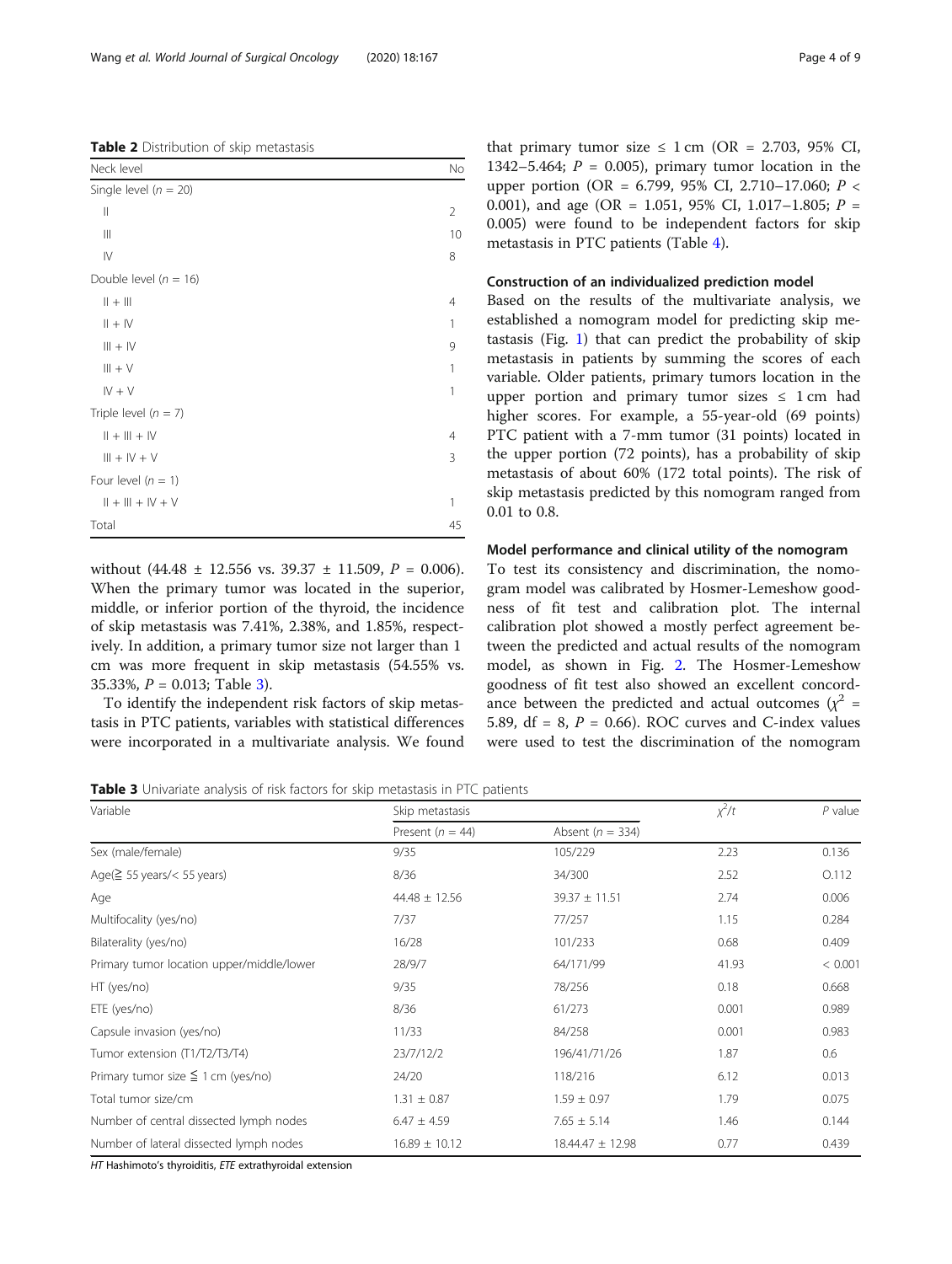<span id="page-4-0"></span>Table 4 Multivariate analysis of risk factors for skip metastasis in PTC patients

| Variable                                | OR (95% CI)            | P value |
|-----------------------------------------|------------------------|---------|
| Age                                     | 1.051 (1.017-1.805)    | 0.003   |
| Primary tumor location                  |                        |         |
| Lower as reference                      |                        |         |
| Middle                                  | $0.678(0.241 - 1.912)$ | 0.463   |
| Upper                                   | 6.799 (2.710-17.060)   | < 0.001 |
| Primary tumor size $\leq$ 1 cm (yes/no) | 2.703 (1.342-5.464)    | 0.005   |

model. The C-index value was 0.806 and the area under the curve (AUC) was 0.806 (95% CI, 0.736–0.876), indicating good discrimination of the model (Fig. [3](#page-6-0)). In the decision curve analysis (DCA) curve, when the skip metastasis of threshold probability ranged from 0.04 to 0.78, the nomogram model achieved a greater net benefit than the "None" or "All" (Fig. [4\)](#page-7-0).

Nomograms show the likelihood of skip metastasis as a percentage, and we assigned a Youden-derived cutoff value to the nomogram. The optimal cutoff value was − 2.374 (sensitivity, 79.5%; specificity, 67.7%; accuracy, 69.0%; negative predictive value, 96.2%; positive predictive value, 24.5%).

# Discussion

Cervical LNM is common in PTC patients and accounts for 30–80% [\[4,](#page-8-0) [5](#page-8-0), [21](#page-8-0)]. LNM was associated with local recurrence of PTC and overall mortality of patients [[6,](#page-8-0) [7](#page-8-0)].

Reoperation for PTC recurrence may increase operative complications and have a negative effect on a patient's quality of life. Thus, it is important for surgeons to perform precise preoperative evaluations and predictions for LNM to take an appropriate surgical management strategy. "Skip metastasis" is defined as lateral LNM without the involvement of central LNM, which is not uncommon in clinical practice, yet is difficult to predict [[11,](#page-8-0) [13](#page-8-0), [16,](#page-8-0) [22](#page-8-0), [23\]](#page-8-0). In this study, we developed an individualized nomogram to evaluate the likelihood of skip metastasis in patients with PTC based on the pathologic and clinical characteristics, which is consistent with the current trend toward personalized and precision medicine.

The incidence of skip metastasis in the literature ranges from 1.6 to 21.8%, which could be explained by different religions and sample sizes [\[15](#page-8-0), [24\]](#page-8-0). However, previous studies were limited by low patient numbers and a heterogeneous patient population [[10,](#page-8-0) [14,](#page-8-0) [22\]](#page-8-0). Our study used a sufficient number of patients ( $n = 378$ ), and the rate of skip metastasis was 11.6%, which is in accordance with previous study.

The mechanism of skip metastasis is still unclear. Machens et al. [[22\]](#page-8-0) summarized the clinical data of 13 patients with skip metastasis of PTC and proposed that skip metastasis is an unstable lymph node metastasis phenomenon of thyroid cancer that is a rare and occasional metastatic mode and is not due to limited or missed lymph node samples. Skip metastases most

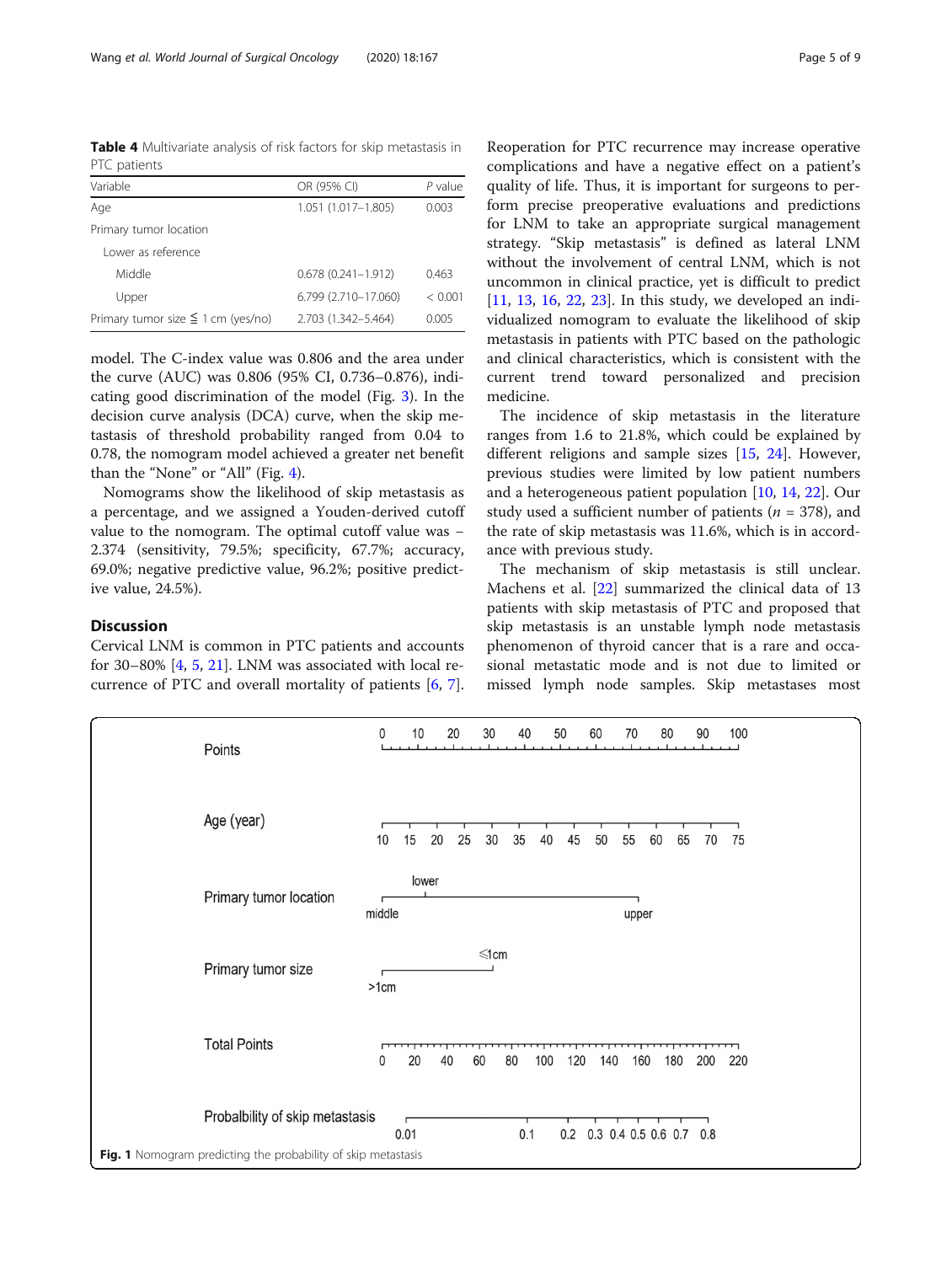<span id="page-5-0"></span>

frequently showed single-level metastases in the lateral compartment and less multiple-level metastasis, and level III nodes were the most frequently involved sites, followed by levels IV, II, and V  $[14–16]$  $[14–16]$  $[14–16]$  $[14–16]$ .

Next, we explored the predictive factors associated with skip metastasis in PTC. In the univariate analyses, we found that age, primary tumor location, and primary tumor size  $\leq 1$  cm were significantly related to skip metastasis in PTC patients (all  $P < 0.05$ ). These variables were also the independent predictors of skip metastasis, and their predictive value was verified by multivariate analysis, while gender, total tumor size, tumor extension, multifocality, bilaterality, ETE, HT, and capsule invasion were not significantly associated with skip metastasis (all  $P > 0.05$ ; Tables [2](#page-3-0) and [3](#page-3-0)). In this study, patients with primary tumor location in the upper portion were more likely to have skip metastasis, which is in line with previous reports [[13,](#page-8-0) [16](#page-8-0), [24](#page-8-0)]. This predictive factor could be explained by the anatomical structure of the lymphatic drainage system. However, Lim et al. [[10\]](#page-8-0) reported that

the primary tumor location in the upper pole was inversely correlated with skip metastasis. The relationship between skip metastasis and tumor location remains controversial and needs further research. In addition, a primary tumor size not larger than 1 cm was more frequent in skip metastasis  $(54.55\% \text{ vs. } 35.33\%, P =$ 0.013). These results remind us that the primary tumor size is an important factor for predicting skip metastasis, and clinicians should carefully evaluate lateral lymph node status when tumor sizes are no larger than 1 cm. Previous studies also revealed that skip metastasis was more common in less aggressive forms of PTC [\[16](#page-8-0)]. Furthermore, this study demonstrated that the risk of skip metastasis is associated with age, and increasing age was significantly related to an increased risk of skip metastasis (44.48 ± 12.556 vs. 39.37 ± 11.509,  $P = 0.006$ ). This finding has not been reported in previous studies. According to the 8th American Joint Committee on Cancer (AJCC) TNM staging system [\[25](#page-8-0)], the age of 55 years old was the cutoff value, and patients aged  $\geq 55$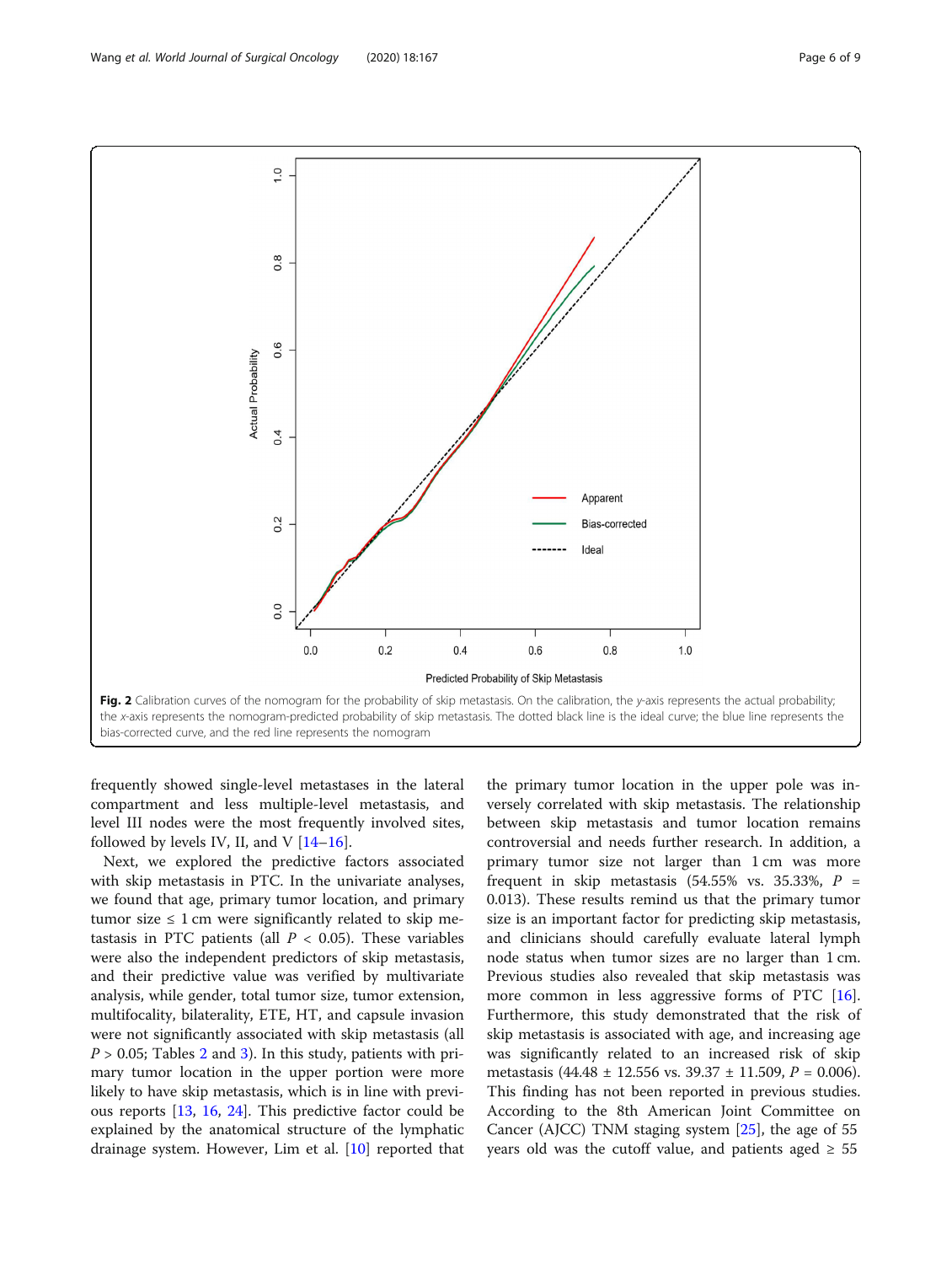<span id="page-6-0"></span>

years old could have higher risk factors for LNM. However, we did not find that age of more than 55 years was related to skip metastasis.

Based on the abovementioned significant factors related to skip metastasis in PTC, a predictive nomogram was constructed. To date, there is no report on the use of a nomogram to predict skip metastasis. This study summarized clinical data and first established a nomogram that performed well in the prediction of skip metastasis. The calibration plots showed good agreement between predicted probability and actual probability of skip metastasis. Likewise, the AUC of the nomogram in this study was 0.806 (95% CI, 0.736–0.876); according to previous studies, an AUC value greater than 0.7 has superior accuracy, indicating good discrimination. Clinical decision curve analysis demonstrated that most PTC patients could benefit from the predictive model. Thus, utilization of this nomogram can provide an individual risk assessment and guide treatment decisions for patients. With an optimal cutoff value, the nomogram yielded 79.5% sensitivity, 67.7% specificity, and the maximum at the probability of skip metastasis was 0.085, corresponding to a total

point value of 83.04. Therefore, patients with a total point value of more than 83.04 are considered to be high risk for skip metastasis, and MRND should be considered. However, for patients with a total point value of less than 83.04, close observation with US and follow-up are recommended. Thus, we confirmed that our nomogram was an objective and useful tool to aid clinicians in deciding whether to perform MRND rather than making a decision based on rough and simple clinicopathological characteristics.

Our nomogram has several limitations. First, this study was a retrospective, single-center study, which may result in selection bias and information bias; therefore, the dataset cannot represent the whole PTC population. Second, the validation of our nomogram was only conducted internally, and external validation should be performed to ensure that it has better extrapolation. Third, although our nomogram may identify patients at high risk of skip metastasis, whether undergoing MRND is beneficial for improving long survival is still unknown. Besides, the US is limitation in central lymph node detection, and thus some skip metastases may be wrong. Because central and ipsilateral neck nodes are equally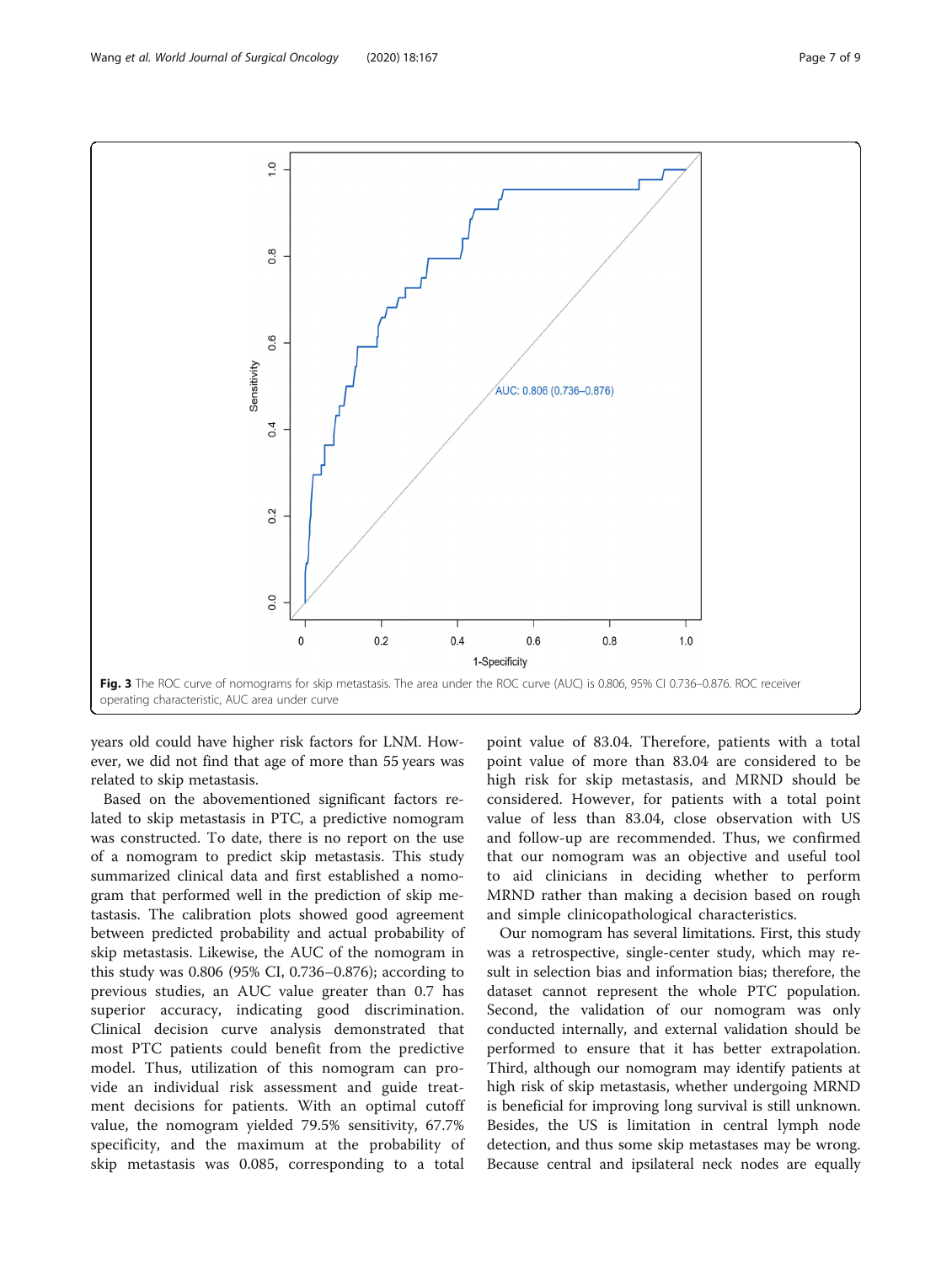<span id="page-7-0"></span>

line represents the hypothesis that all patients with PTC present skip metastasis. The red line represents the nomogram. The y-axis represents net benefit, and the x-axis represents threshold probability

involved, a negative US result in both the lateral and the central neck cannot reliably exclude lymph node metastasis, rendering it extremely challenging to ascertain false negative rates reliably, which are in the order of 25–59% in the lateral and 44–74% in the central neck [\[26](#page-8-0)]. Despite these shortcomings, our nomogram was based on reliable clinical data obtained from patients with satisfactory manifestations of good discriminative ability and internal validation.

# Conclusion

In conclusion, we developed a predictive nomogram for skip metastasis in PTC patients, which can help identify patients at high risk of skip metastasis who need to undergo MRND. Thus, utilization of this nomogram can provide an individual risk assessment and guide treatment decisions for patients.

#### Abbreviations

LNM: Lateral lymph node metastasis; PTC: Papillary thyroid cancer; CLN: Central lymph node; LLN: Lateral lymph node; US: Ultrasound; CT: Enhanced computed tomography; MRND: Modified radical neck dissection; HT: Hashimoto's thyroiditis; ETE: Extrathyroidal extension; SD: Standard deviation; ROC: Receiver operating characteristic; AUC: Area under curve; DCA: Decision curve analysis; AJCC: American Joint Committee on Cancer

#### Acknowledgements

We would like to thank our patients, without whom this study would not possible.

#### Authors' contributions

WW and ZY developed the concept of the article. WW and ZY developed the design and methodology. ZY contributed to the manuscript revision. WW and QO contributed to the drafting of the manuscript. All authors read and approved the final manuscript.

#### Funding

No funding.

#### Availability of data and materials

The datasets used and/or analyzed during the current study are available from the corresponding author on reasonable request.

#### Ethics approval and consent to participate

This study was a retrospective study. And the study protocols were approved by the Ethics Committee of Xiangya Hospital, Central South University (Changsha, China).

#### Consent for publication

Not applicable.